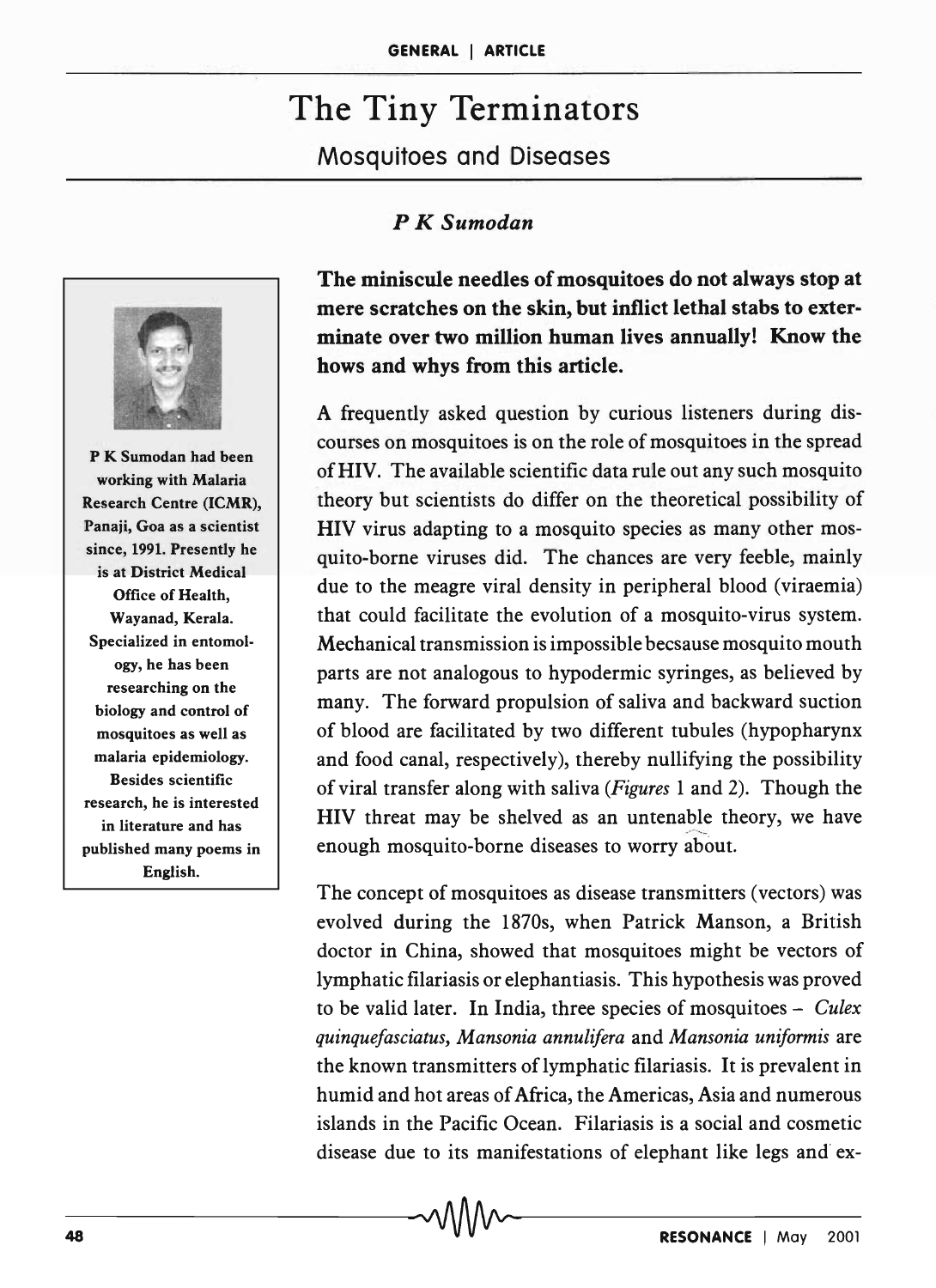

traordinary enlargement of many parts of the body. It is a curable disease, if diagnosed in the initial stages. But after the onset of the aforesaid chronic manifestations, except for expensive cosmetic surgery, there is no available medical cure.

It was Manson's motivation that prompted Ronald Ross, a British physician in the Indian Medical Service, to pursue the malarial parasites in mosquitoes. This he did meticulously against all odds and proved the mosquito theory of malaria transmission·in 1897. It was a surprise to his friends to see him emerge as a hero in this field, because one thing he clearly did not want to be was a doctor! His adolescent dreams by turns were to be a painter, composer, mathematician, poet and novel-



Figure 1. Head of a female mosquito.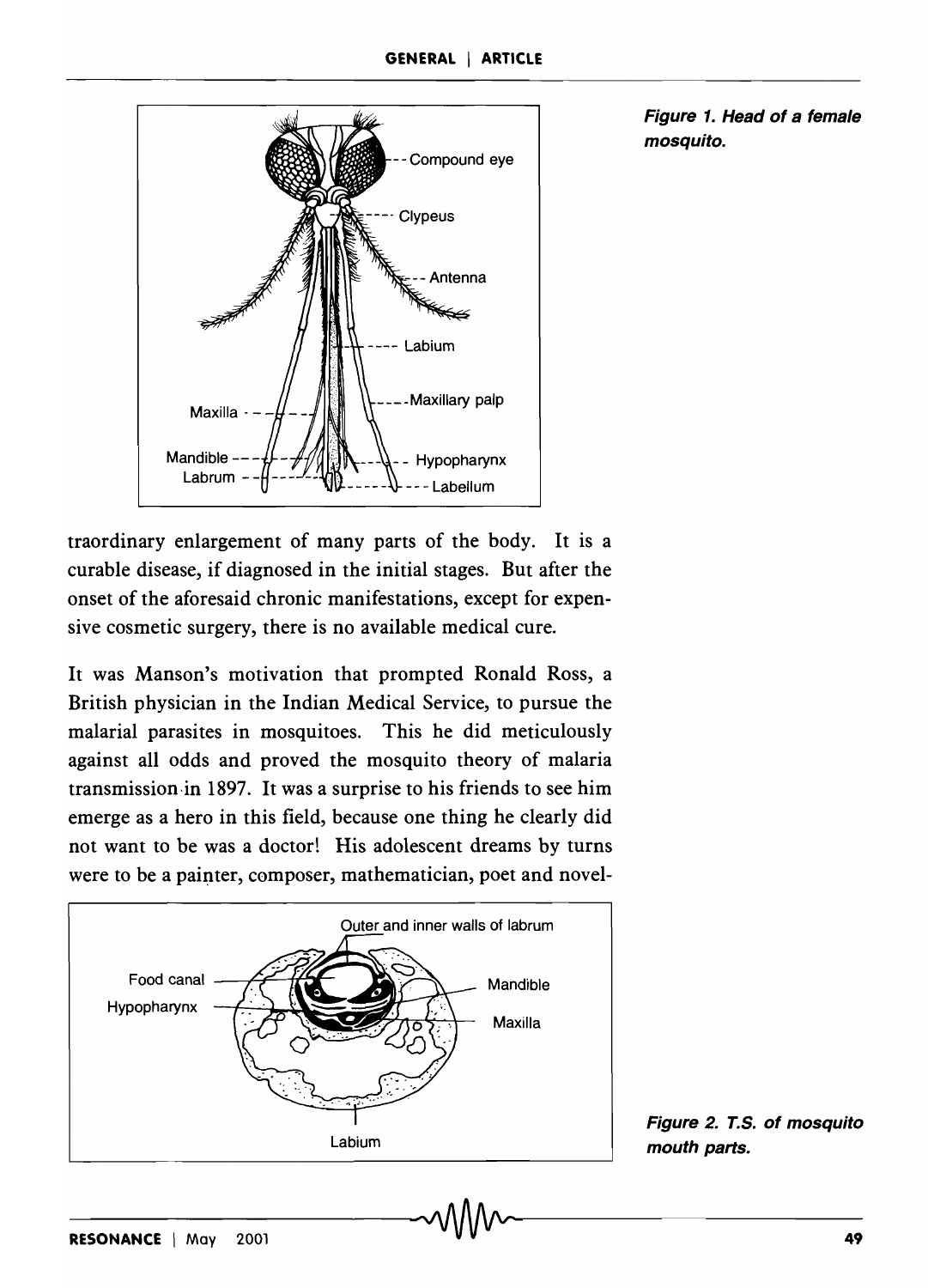

Figure 3. World distribution of malaria (shaded regions).

<sup>1</sup>In India out of 52 Anopheles species, 10 are known to spread malaria.

> Investments in malarial research were low until recently, when the cyber giant Bill Gates declared malaria as one of his charity priorities. This is expected to give the much-needed fillip to malaria vaccine research programmes in different parts of the world.

ist. Subsequent to this Nobel Prize winning discovery (1902), Italian zoologists headed by G B Grassi proved that only *Anopheles* mosquitoes could transmit malaria<sup>1</sup>. A century after Ross's pathbreaking discovery, malaria still continues to be one of the biggest killer diseases in the world, *(Figure* 3) especially in tropical countries with 1-2 million deaths every year, the bulk of which is in tropical Africa. The killer malaria parasite is *Plasmodium falciparum,* while the remaining three species, *P. vivax, P. malariae* and *P. ovale* are non-killers. Because malaria is largely a disease prevalent in poorer countries it has not been attracting commercial interests of the industry. Investments in malarial research were low until recently, when the cyber giant Bill Gates declared malaria as one of his charity priorities. This is expected to give the much-needed fillip to malaria vaccine research programmes in different parts of the world.

The developed countries have woken up to another mosquito borne disease recently- West Nile encephalitis. In August 1999, New York City witnessed a major outbreak of this viral disease with 7 casualties. Following this unacceptable calamity in a developed nation, the Clinton administration announced \$7.7 million for the fiscal year 2000 to combat this disease. West Nile encephalitis is originally a disease of birds, especially crows, transmitted by *Culex* mosquitoes, which can also leap to man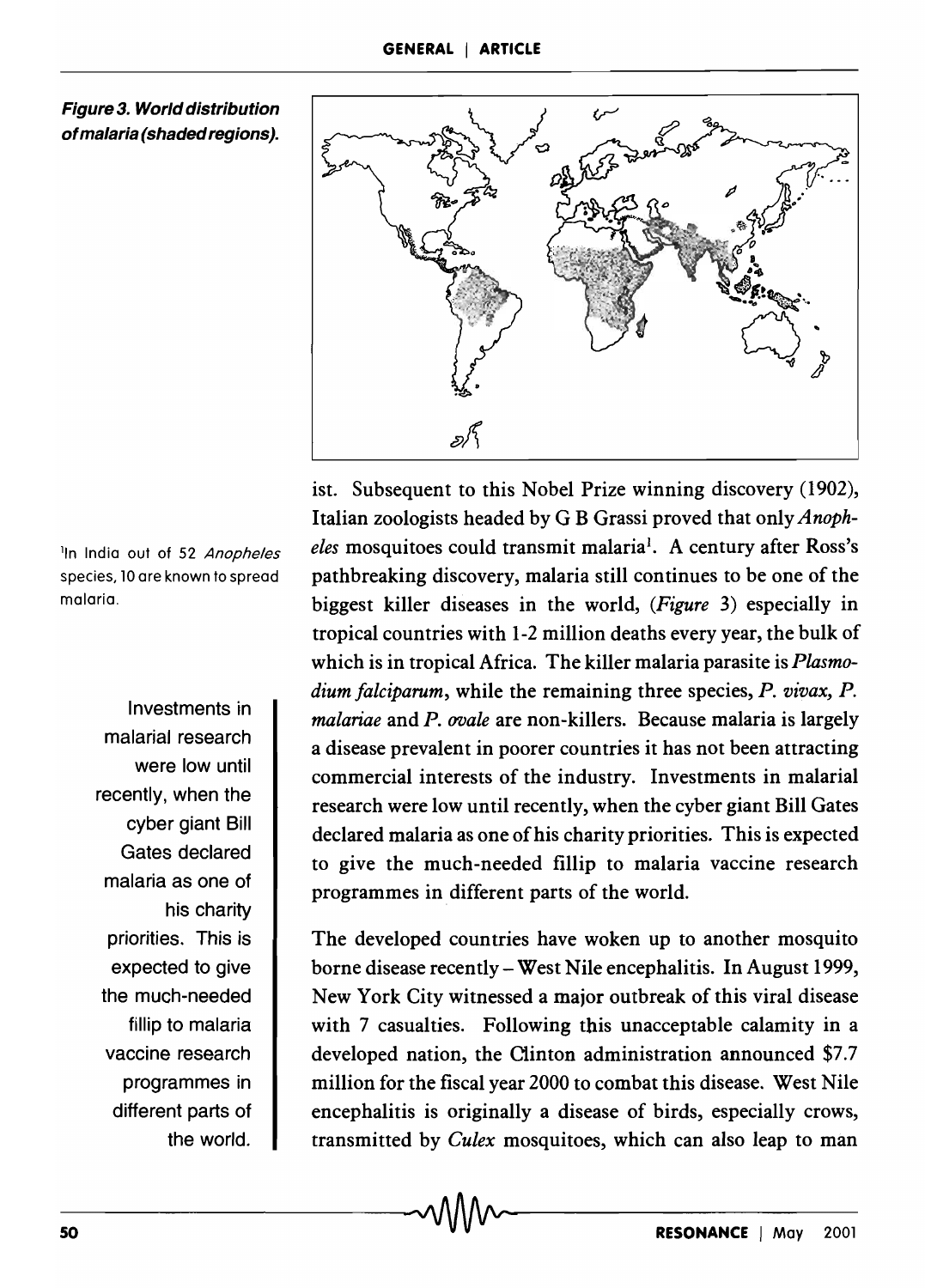under suitable circumstances and cause encephalitis. As the name indicates, the disease was originally reported from Africa and is prevalent in the Middle East, Asia and some parts of Eastern Europe. The New York outbreak was the first of its kind in the Western Hemisphere. Fortunately, this disease has not been reported to affect man in a massive way in India.

West Nile might only be a future threat, but its two cousins, Japanese encephalitis and dengue, have already made inroads into our country with occasional outbreaks in different states. The former is presently distributed in most Asian countries. It is essentially an animal virus and domestic pigs are its major reservoirs. Pigs in turn get the infection from birds, especially pond herons and egrets, through mosquitoes. Man is just an accidental link in the disease cycle and is not a source of infection for further transmission.

An abnormal number of abortions among pigs is an indicator of a potential outbreak in a locality. It does not manifest as a fatal disease by cerebral involvement in all patients. It is estimated that out of 300 infections with the virus only one results in symptomatic illness. Mortality is predominant among children below 14 years. The estimated global mortality due to this disease is about 10,000 *(Figure* 4). Fortunately, an effective



Japanese encephalitis and dengue, have already made inroads into our country with occasional outbreaks in different states. The former is presently distributed in most Asian countries. It is essentially an animal virus and domestic pigs are its major reservoirs.

Figure 4. World distribution of Japanese encephalitis.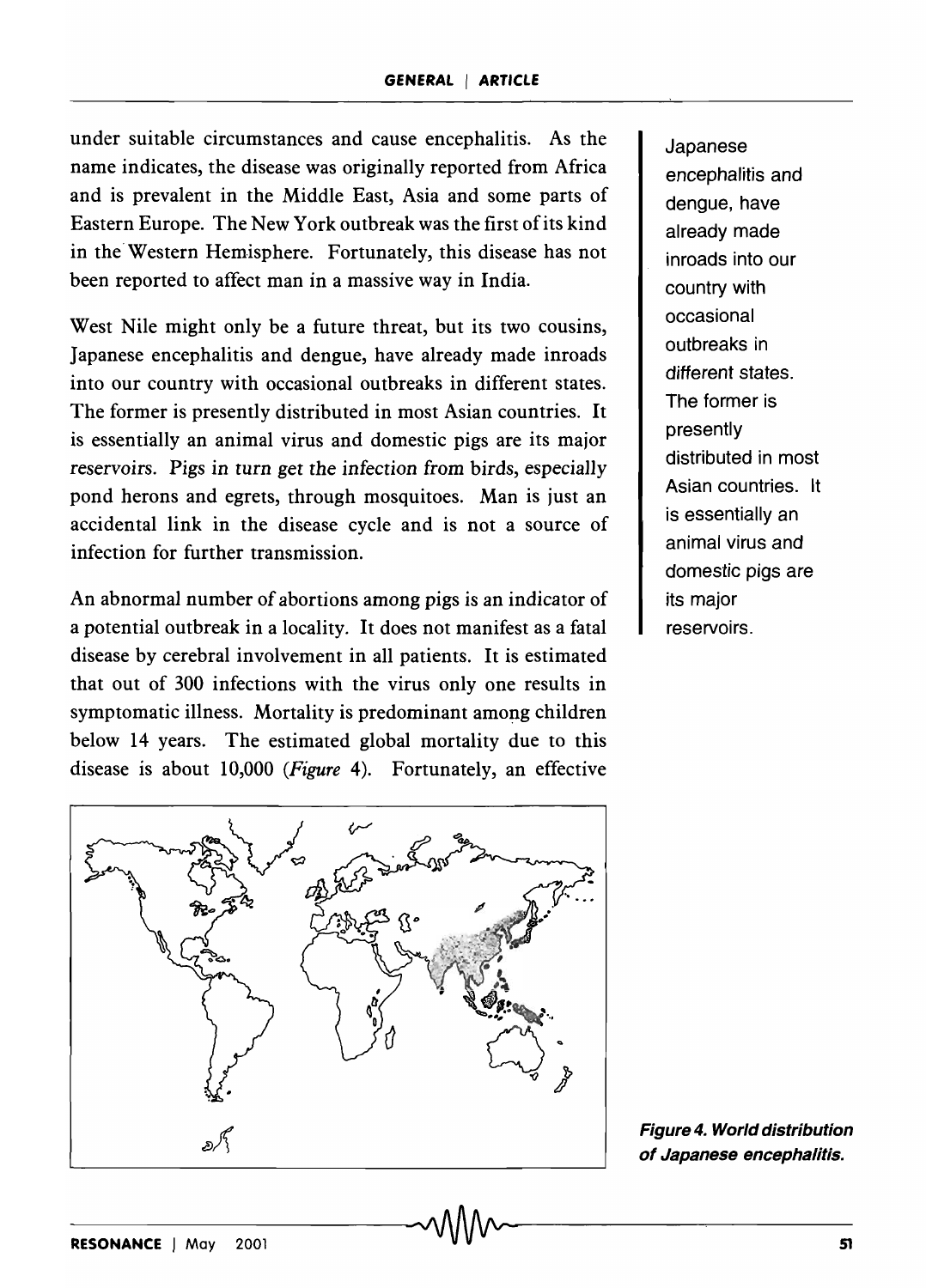Figure 5. World distribution of dengue (shaded regions).



vaccine is available for its prevention. *Culex vishnui* group of mosquitoes, which prefers to breed in paddy fields, is the vector of Japanese encephalitis.

Dengue viruses exist as four types; type 1 to 4. The disease is endemic throughout the tropics, particularly Asia, the Pacific and Caribbean *(Figure* 5). Infection with one strain imparts life long immunity to that particular strain. But, infection with another strain at a later stage could trigger severe manifestations of the disease known as dengue haemorrhagic fever and dengue shock syndrome, which could be fatal. The severe form causes leakage of blood plasma from the circulatory system leading to very low blood pressure, which could cause death. Similar to most viral diseases, dengue also does not have a specific curative drug, but a vaccine is hopefully in the offing. The annual global casualty due to this virus is approximately 24,000. The vector of dengue, *Aedes aegypti* is a domestic mosquito, preferring containers and water tanks as breeding sites. In Delhi, where there was a severe outbreak with over 370 deaths in 1996 (which was due to type-2 virus), this mosquito was found breeding profusely in desert coolers. Because of its proximity to human dwellings, control of this species is feasible with minimum efforts.

Similar to most viral diseases, dengue also does not have a specific curative drug, but a vaccine is hopefully in the offing.

*Aedes aegypti* transmits a related virus in Africa and America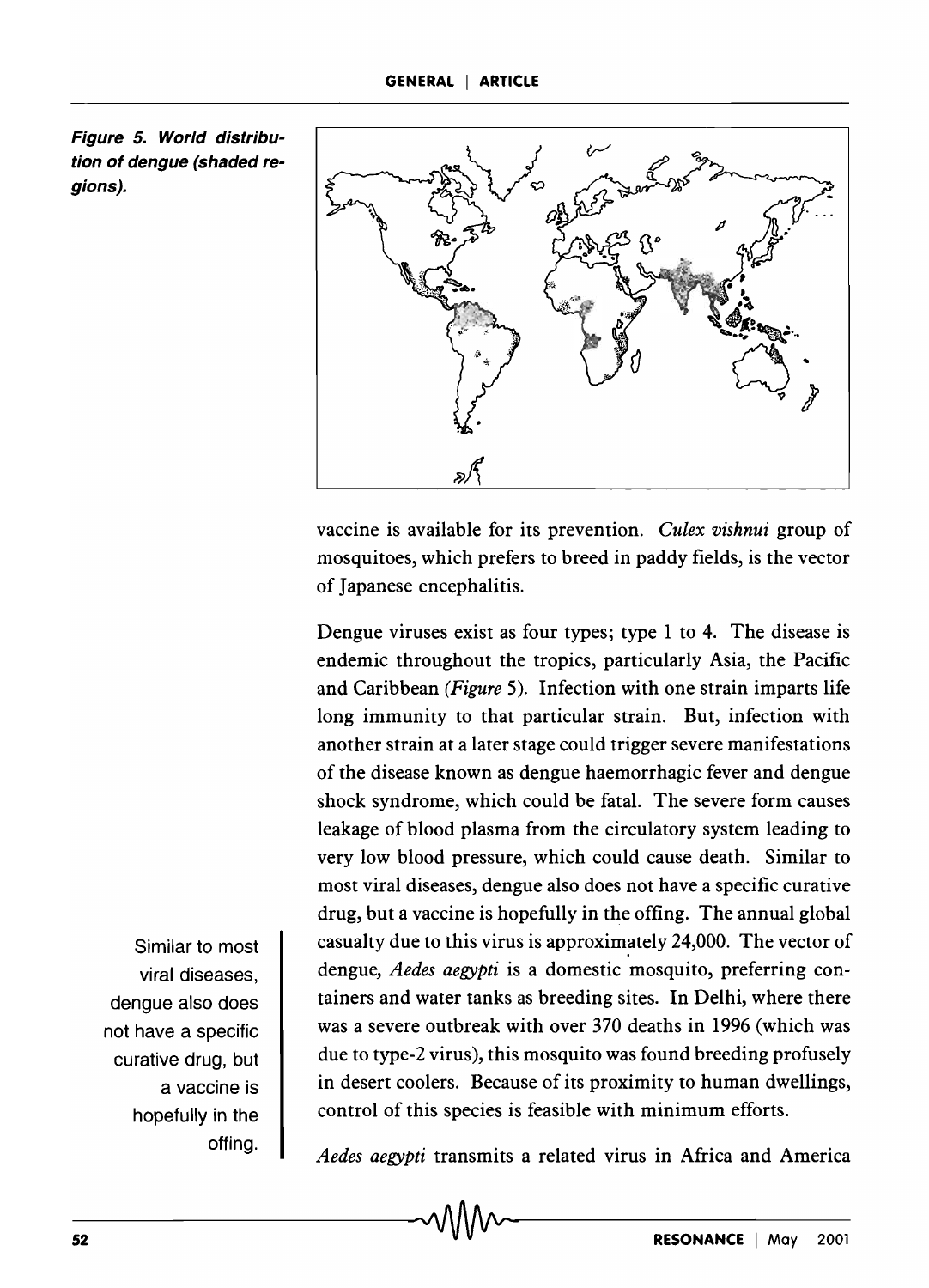causing yellow fever leading to about 30000 deaths per year. This is a fatal haemorrhagic disease similar to dengue haemorrhagic fever. The disease is associated with jaundice, hence the name. Yellow fever is believed to have originated in Africa; however, the first recorded outbreak was in Mexico in 1648. It was originally a monkey disease, transmitted by *Aedes africanus*  in African forests. Due to stringent quarantine measures and compulsory vaccination for overseas travellers, this virus has not been introduced to India, but is considered as a potential danger. Another hypothesis of its non-introduction to India is attributed to the incompatibility of the Indian strain of *Aedes aegypti* to yellow fever virus. This hypothesis is yet to be confirmed.

Chikungunya, O'nyong nyong and Ross river fever are closely related to acute dengue fever. Chikungunya is transmitted by *Aedes aegypti* and *Aedes a{ricanus;* O'nyong nyong by *Anopheles gambiae* and *Anopheles funestus* and Ross river fever by different species of *Aedes* and *Culex.* Chikungunya is widely prevalent in Africa, Southeast Asia and is suspected to be present in India. O'nyong nyong is exclusively African and Ross river fever Australian. Fatalities have not been reported due to these three diseases.

Besides the major mosquito-borne diseases mentioned above, there is a big list of animal viral diseases (zoonoses) mediated by these little creatures, which have been reported to trespass the human domain 'occasionally in different parts of the world *(Table* 1). Rift valley fever, which is prevalent in Africa, is one of them. An outbreak of Rift valley fever occurred among sheep

| <b>Disease</b>        | <b>Annual morbidity</b> | <b>Annual mortality</b> |
|-----------------------|-------------------------|-------------------------|
| Malaria               | $100-300$ million       | 1-2 million             |
| Filaria               | 120 million             | Nil                     |
| Dengue                | 50 million              | 24000                   |
| Japanese encephalitis | 30000-40000             | 10000                   |
| Yellow fever          | 0.2 million             | 30000                   |

 $-VUVV$ 

Yellow fever is believed to have originated in Africa; however, the first recorded outbreak was in Mexico in 1648. It was originally a monkey disease, transmitted by Aedes africanus in African forests.

Table 1. Global morbidity and mortality due to major mosquito-borne diseases.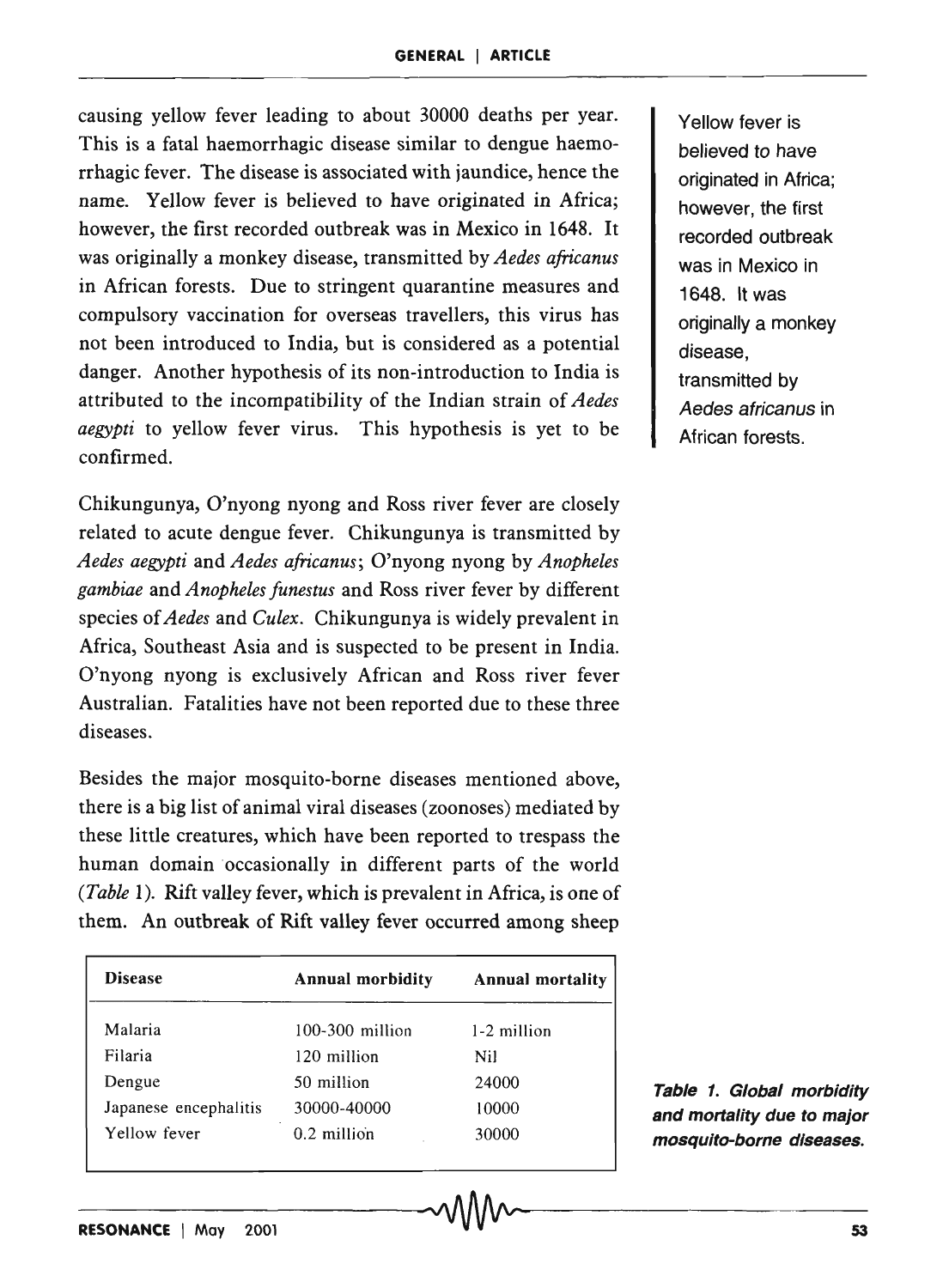### **Table 2. Potential mosquito-borne viral diseases.**

| SI.<br>no.     | <b>Name of</b><br>virus        | Known geographic<br>distribution | B<br>SL<br>no. | Name of<br>virus                     | Known geographic<br>distribution            |
|----------------|--------------------------------|----------------------------------|----------------|--------------------------------------|---------------------------------------------|
| $\mathbf{1}$   | Apeu                           | <b>Brazil</b>                    | 22             | Mayaro                               | South America,<br>Trinidad, South<br>Africa |
| $\sqrt{2}$     | Banzi                          | South Africa                     | 23             | Mucambo                              | <b>Brazil</b>                               |
| 3              | Bunyamwera                     | Africa, Americas                 | 24             | Murray Valley<br>encephalitis        | Australia                                   |
| $\overline{4}$ | <b>Busuquara</b>               | <b>Brazil</b>                    | 25             | Murutucu                             | <b>Brazil</b>                               |
| 5              | Bwamba                         | Uganda                           | 26             | Oriboca                              | <b>Brazil</b>                               |
| 6              | California<br>encephalitis     | <b>USA</b>                       | 27             | Oropouche                            | Trinidad, Brazil                            |
| 7              | Calovo                         | Czechoslovakia                   | 28             | Orungo                               | Africa                                      |
| 8              | Caraparu                       | <b>Brazil</b>                    | 29             | Ossa                                 | Panama                                      |
| 9              | Catu                           | Americas                         | 30             | Piry                                 | <b>Brazil</b>                               |
| 10             | Eastern Equine<br>encephalitis | North America                    | 31             | Pixuna                               | <b>Brazil</b>                               |
| 11             | Germiston                      | Africa                           | 37             | Sindbis                              | Africa, Australia,<br>Far East              |
| 12             | Guama                          | Americas                         | 38             | Spondweni                            | South Africa                                |
| 13             | Guaroa                         | <b>Brazil</b>                    | 39             | St. Luis<br>encephalitis             | Americas, Belize                            |
| 14             | Ilesha                         | Americas, Africa                 | 40             | Tahyna                               | Czechoslovakia,<br>France, Africa           |
| 15             | Ilheus                         | Americas, Caribbean,<br>Belize   | 41             | Tensaw                               | <b>USA</b>                                  |
| 16             | Inkoo                          | Finland                          | 42             | <b>Trivittatus</b>                   | <b>USA</b>                                  |
| 17             | Itaqui                         | <b>Brazil</b>                    | 43             | Venezuelen<br>Equine<br>encephalitis | Americas                                    |
| 18             | Kemerovo                       | Siberia                          | 44             | VSV-Indiana                          | <b>USA</b>                                  |
| 19             | Kunjin                         | Australia                        | 45             | Wesselsbron                          | South Africa                                |
| 20             | Madrid                         | Panama                           | 46             | Western<br>Equine<br>encephalitis    | Belize, Americas                            |
| 21             | Marituba                       | <b>Brazil</b>                    | 47             | Wyeomyia                             | Americas                                    |